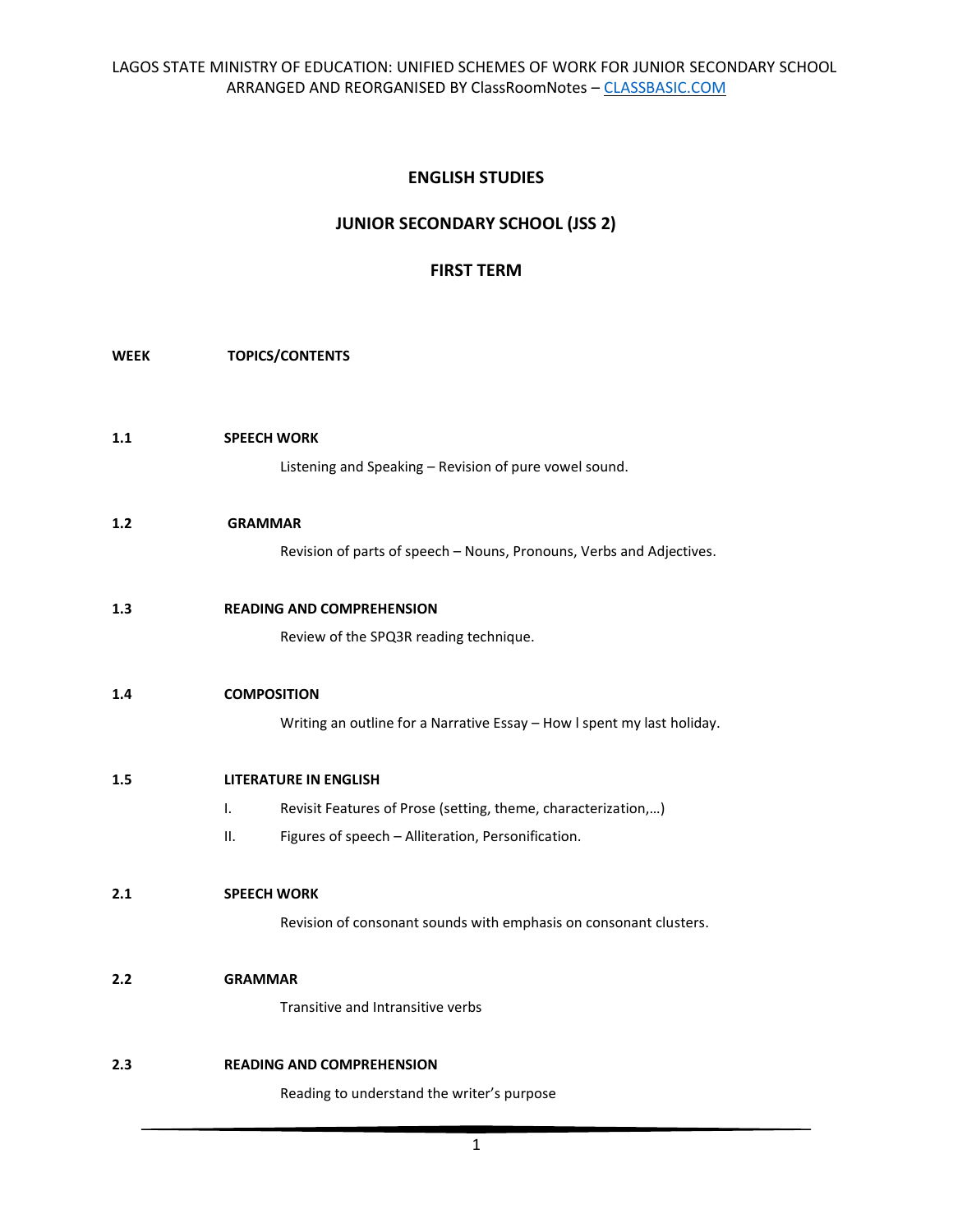| 2.4 |                | <b>COMPOSITION</b>                                                                 |
|-----|----------------|------------------------------------------------------------------------------------|
|     |                | Descriptive Essay - Writing an outline on a place of interest I visited.           |
| 2.5 |                | <b>LITERATURE IN ENGLISH</b>                                                       |
|     |                | Use the recommended text on prose.                                                 |
| 3.1 |                | <b>SPEECH WORK</b>                                                                 |
|     |                | Listening and speaking - The / Ia / sound as in ear, clear, hear, bear, etc.       |
| 3.2 | <b>GRAMMAR</b> |                                                                                    |
|     |                | More on Active voice and Passive voice.                                            |
| 3.3 |                | <b>READING AND COMPREHENSION</b>                                                   |
|     | I.             | Identification of words that to the writer's intention on contemporary issues like |
|     |                | corruption.                                                                        |
|     | II.            | Vocabulary Development - Word families - in the hospital.                          |
| 3.4 |                | <b>COMPOSITION</b>                                                                 |
|     |                | Elements of Composition - pre - writing, writing, editing, body and conclusion.    |
| 3.5 |                | <b>LITERATURE IN ENGLISH</b>                                                       |
|     | I.             | Features of folktales (didactic, entertaining, riddles,)                           |
|     | н.             | Use the recommended text on prose.                                                 |
| 4.1 |                | <b>SPEECH WORK</b>                                                                 |
|     |                | The / av / sound (go, blow, mow, know)                                             |
| 4.2 | <b>GRAMMAR</b> |                                                                                    |
|     |                | More on Tenses (Present, Past and Future)                                          |
| 4.3 |                | <b>READING AND COMPREHENSION</b>                                                   |
|     | Τ.             | Critical Reading - Meaning and steps of critical reading.                          |
|     | ΙΙ.            | Vocabulary Development - Word families - The police officers job.                  |
|     |                |                                                                                    |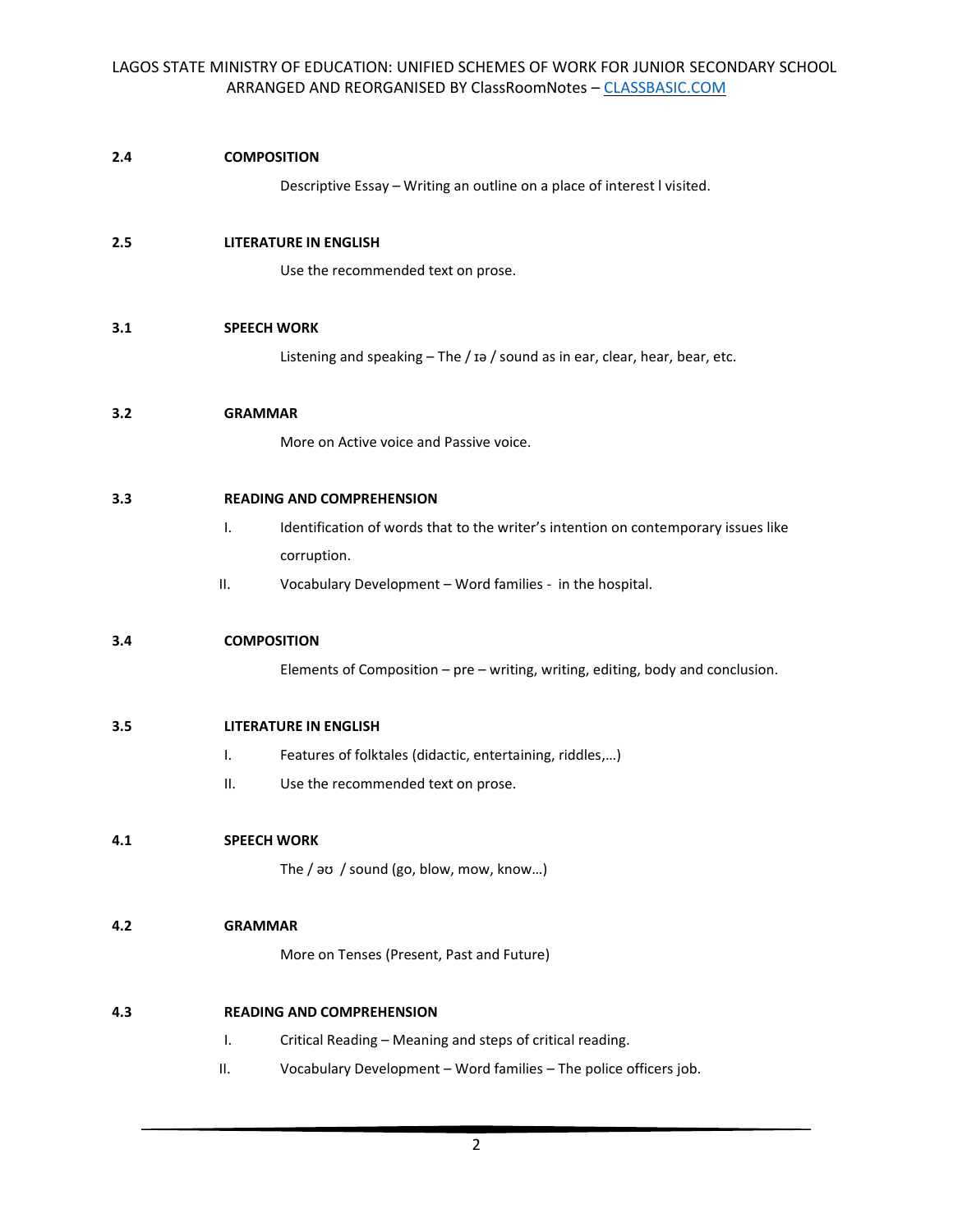| 4.4 | <b>COMPOSITION</b>               |                                                                    |                                                             |  |
|-----|----------------------------------|--------------------------------------------------------------------|-------------------------------------------------------------|--|
|     |                                  | Descriptive Essay - A local festival                               |                                                             |  |
| 4.5 |                                  | <b>LITERATURE IN ENGLISH</b>                                       |                                                             |  |
|     |                                  |                                                                    |                                                             |  |
|     |                                  | Use the recommended text on prose.                                 |                                                             |  |
| 5.1 | <b>SPEECH WORK</b>               |                                                                    |                                                             |  |
|     |                                  | Revision of consonant sounds (t, d, k, g)                          |                                                             |  |
| 5.2 | <b>GRAMMAR</b>                   |                                                                    |                                                             |  |
|     |                                  | The present continuous tense.                                      |                                                             |  |
|     |                                  |                                                                    |                                                             |  |
| 5.3 | <b>READING AND COMPREHENSION</b> |                                                                    |                                                             |  |
|     | T.                               | Reading to identify the meanings of word in various contexts.      |                                                             |  |
|     | н.                               |                                                                    | Vocabulary Development - Word families - A place of worship |  |
| 5.4 | <b>COMPOSITION</b>               |                                                                    |                                                             |  |
|     |                                  | Revisit the format of an informal letter and a formal letter.      |                                                             |  |
|     |                                  |                                                                    |                                                             |  |
| 5.5 |                                  | <b>LITERATURE IN ENGLISH</b>                                       |                                                             |  |
|     | I.                               | Use the recommended text on drama                                  |                                                             |  |
|     | н.                               | Theme/Setting in the recommended text drama.                       |                                                             |  |
| 6.1 | <b>SPEECH WORK</b>               |                                                                    |                                                             |  |
|     |                                  | Contrasting consonants / $p$ / and / $t$ / (pan, tan, prim, trim,) |                                                             |  |
|     |                                  |                                                                    |                                                             |  |
| 6.2 | <b>GRAMMAR</b>                   |                                                                    |                                                             |  |
|     |                                  | The Past Perfect Tense                                             |                                                             |  |
| 6.3 |                                  | <b>READING AND COMPREHENSION</b>                                   |                                                             |  |
|     | I.                               | Reading to identify the facts and opinions in a given passage.     |                                                             |  |
|     | ΙΙ.                              | Vocabulary Development - The language of sports.                   |                                                             |  |
|     |                                  |                                                                    |                                                             |  |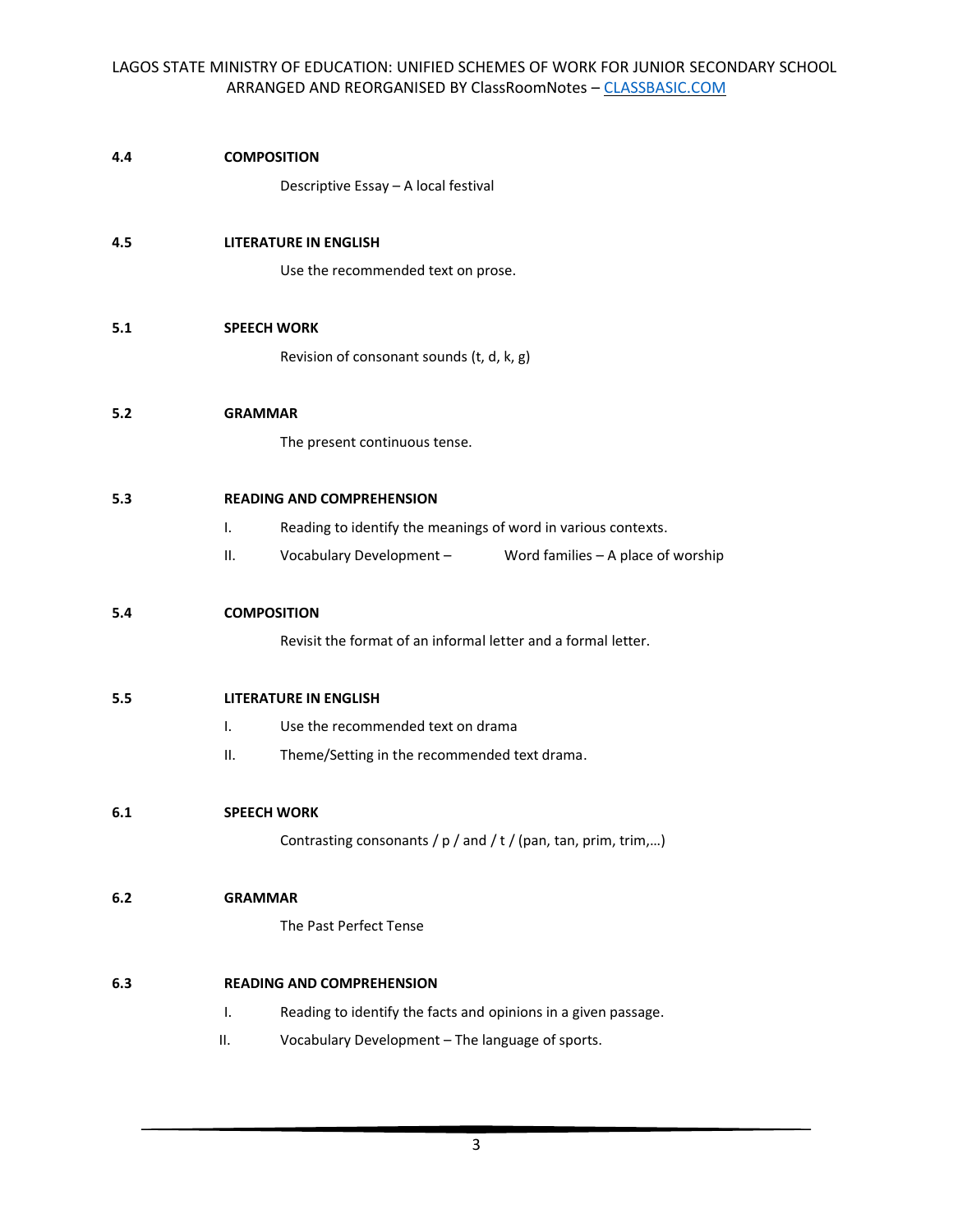### **6.4 COMPOSITION**

Narrative Essay – What l do every day.

### **6.5 LITERATURE IN ENGLISH**

- I. Use the recommended text on drama.
- II. Characterization and plot in the recommended text.

#### **7.1 SPEECH WORK**

The consonant sounds / f / and / v / - (contrast) – vampire, favour, vanish, famish)

#### **7.2 GRAMMAR**

Making sentences with Conjunctions.

#### **7.3 READING AND COMPREHENSION**

- I. Reading to explain the facts and opinions in a selected passage.
- II. Vocabulary Development: Word Families Journalism.

## **7.4 COMPOSITION**

Letter writing – A letter to your father on why you like your new school.

#### **7.5 LITERATURE IN ENGLISH**

- I. Differentiating between a novella and a novel
- II. More of Figures of speech Onomatopoeia and Personification.

## **8.1 SPEECH WORK**

The consonant  $/ v /$  and  $/ r /$ .

# **8.2 GRAMMAR**

Making requests using will, could, may,…

## **8.3 READING AND COMPREHENSION**

Refer to week 2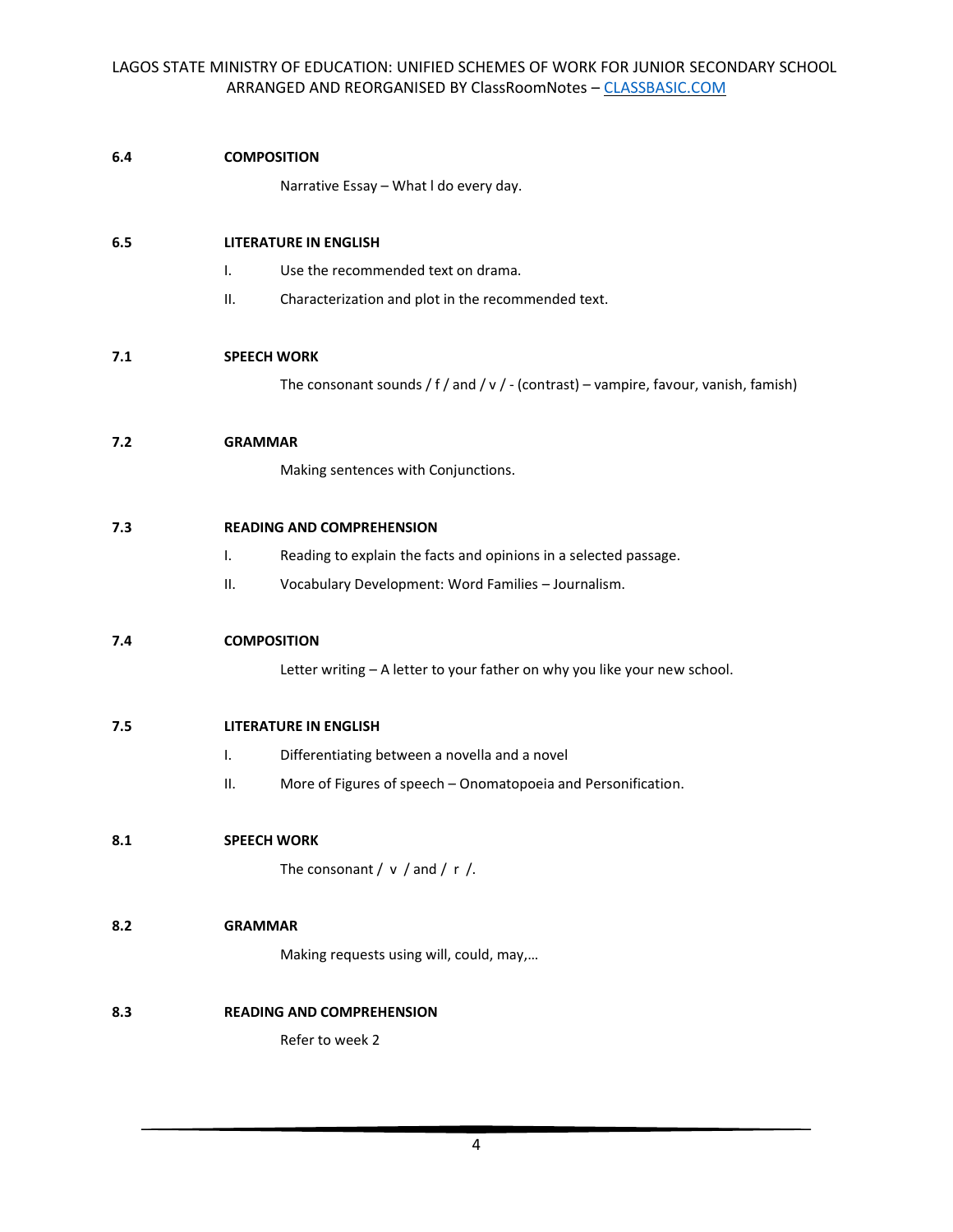| 8.4 | <b>COMPOSITION</b>           |                                                    |  |  |  |
|-----|------------------------------|----------------------------------------------------|--|--|--|
|     |                              | Descriptive Essay - My favorite teacher            |  |  |  |
| 8.5 | <b>LITERATURE IN ENGLISH</b> |                                                    |  |  |  |
|     | I.                           | Retell a folktale and explain its theme            |  |  |  |
|     | II.                          | Use the recommended text on drama                  |  |  |  |
| 9.1 |                              | <b>SPEECH WORK</b>                                 |  |  |  |
|     |                              | The consonant sound / h /                          |  |  |  |
| 9.2 | <b>GRAMMAR</b>               |                                                    |  |  |  |
|     |                              | Direct and indirect speech.                        |  |  |  |
| 9.3 |                              | <b>READING AND COMPREHENSION</b>                   |  |  |  |
|     |                              | A review of week 4                                 |  |  |  |
| 9.4 |                              | <b>COMPOSITION</b>                                 |  |  |  |
|     |                              | Formal Letter - A Letter of Invitation (As a guest |  |  |  |
| 9.5 |                              | <b>LITERATURE IN ENGLISH</b>                       |  |  |  |
|     | I.                           | Revision of the recommend texts                    |  |  |  |
|     | II.                          | Revision of Literacy terms                         |  |  |  |
| 10. | <b>REVISION</b>              |                                                    |  |  |  |
| 11. | <b>TESTS</b>                 |                                                    |  |  |  |
|     |                              |                                                    |  |  |  |

**12. & 13. EXAMINATION** 

speaker)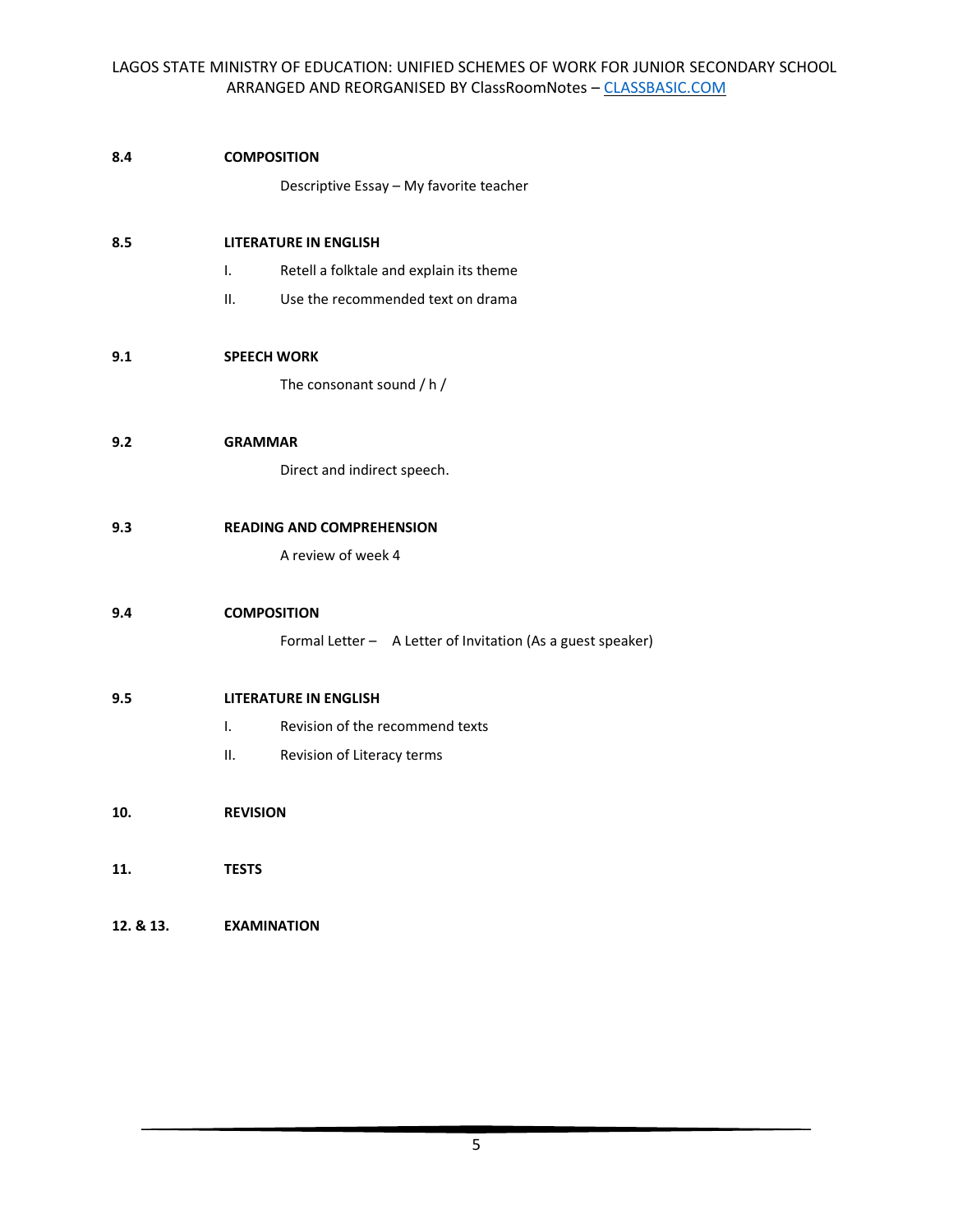# **ENGLISH STUDIES**

# **JUNIOR SECONDARY SCHOOL (JSS 2)**

# **SECOND TERM**

#### **WEEK TOPICS/CONTENTS**

- **1.0 REVISION OF LAST TERM'S WORK**
- **1.1 SPEECH WORK**

Revision of Diphthongs.

#### **1.2 GRAMMAR**

Reported speech: rules guiding the use of reported speech.

# **1.3 READING AND COMPREHENSION**

Reading to provide alternative words that can fit into the context to replace the target words.

#### **1.4 COMPOSITION**

Writing a report – Outline and features

#### **1.5 LITERATURE IN ENGLISH**

Use the recommended text on prose.

# **2.1 SPEECH WORK**

Intonation – Identification of Intonation patterns in statements, questions and commands.

# **2.2 GRAMMAR**

Making sentences with Prepositions.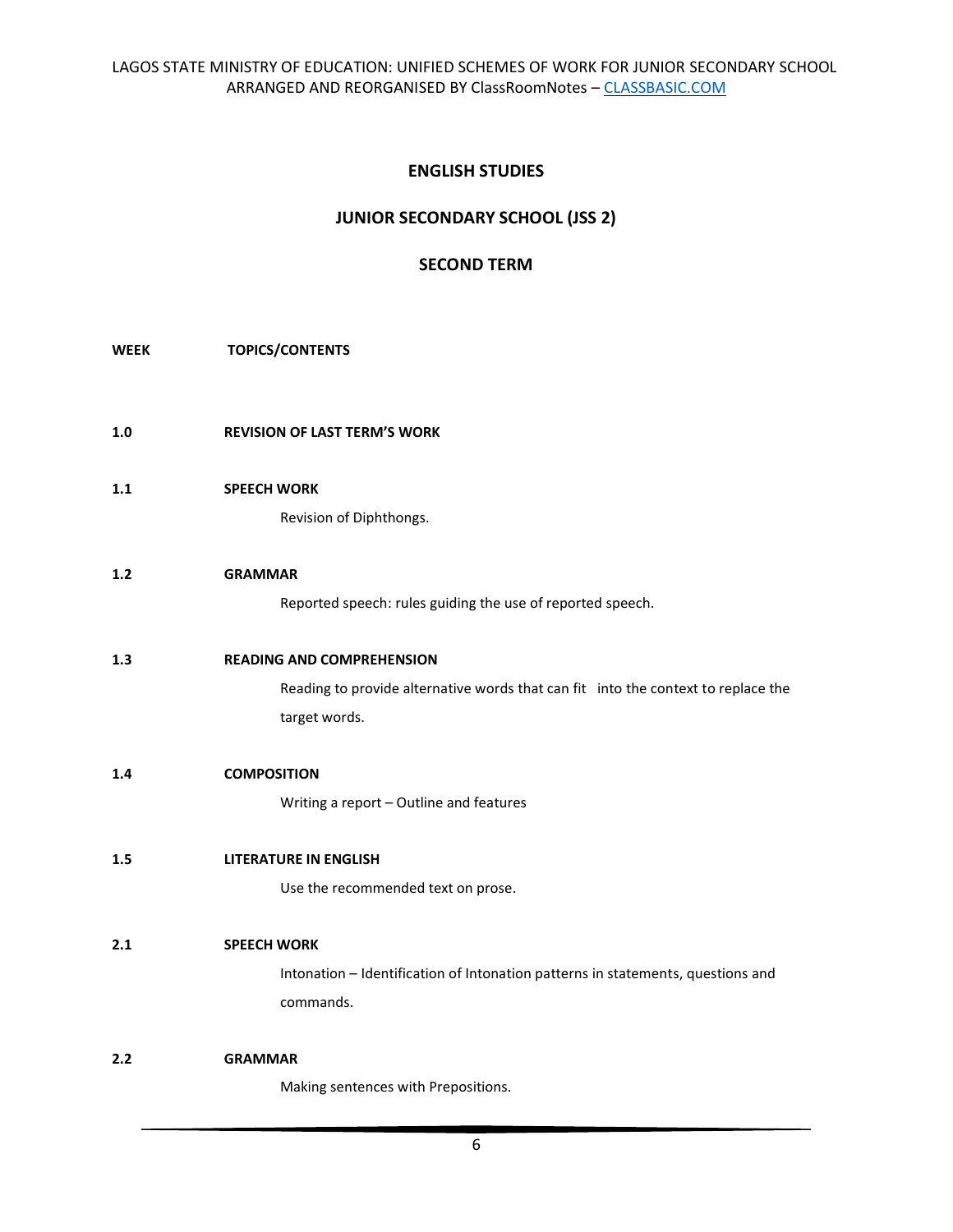#### **2.3 READING AND COMPREHENSION**

Reading for speed with emphasis on avoidance of vocalizations, regressive reading and reading words instead of phrases.

## **2.4 COMPOSITION**

Writing a report – An accident l witnessed.

# **2.5 LITERATURE IN ENGLISH**

- I. Use the recommended text on prose
- II. Themes / Characterization in the recommended prose text

## **3.1 SPEECH WORK**

Intonation/Stress – Making statements, giving commands and asking questions, using different Intonation patterns.

#### **3.2 GRAMMAR**

Regular and Irregular Verbs.

## **3.3 READING AND COMPREHENSION**

- I. Techniques of speed reading surveying, scanning, skimming.
- II. Vocabulary Development Culture and Tourism

## **3.4 COMPOSITION**

Writing an informal letter continued. Letter to a friend about your school inter – sport.

# **3.5 LITERATURE IN ENGLISH**

- I. Use the recommended text on drama.
- II. Themes and plot in the recommended drama text.

## **4.1 SPEECH WORK**

Stress: Identification of the correct points of pauses in different words (im'port/ 'import, 'refuse/re'fuse)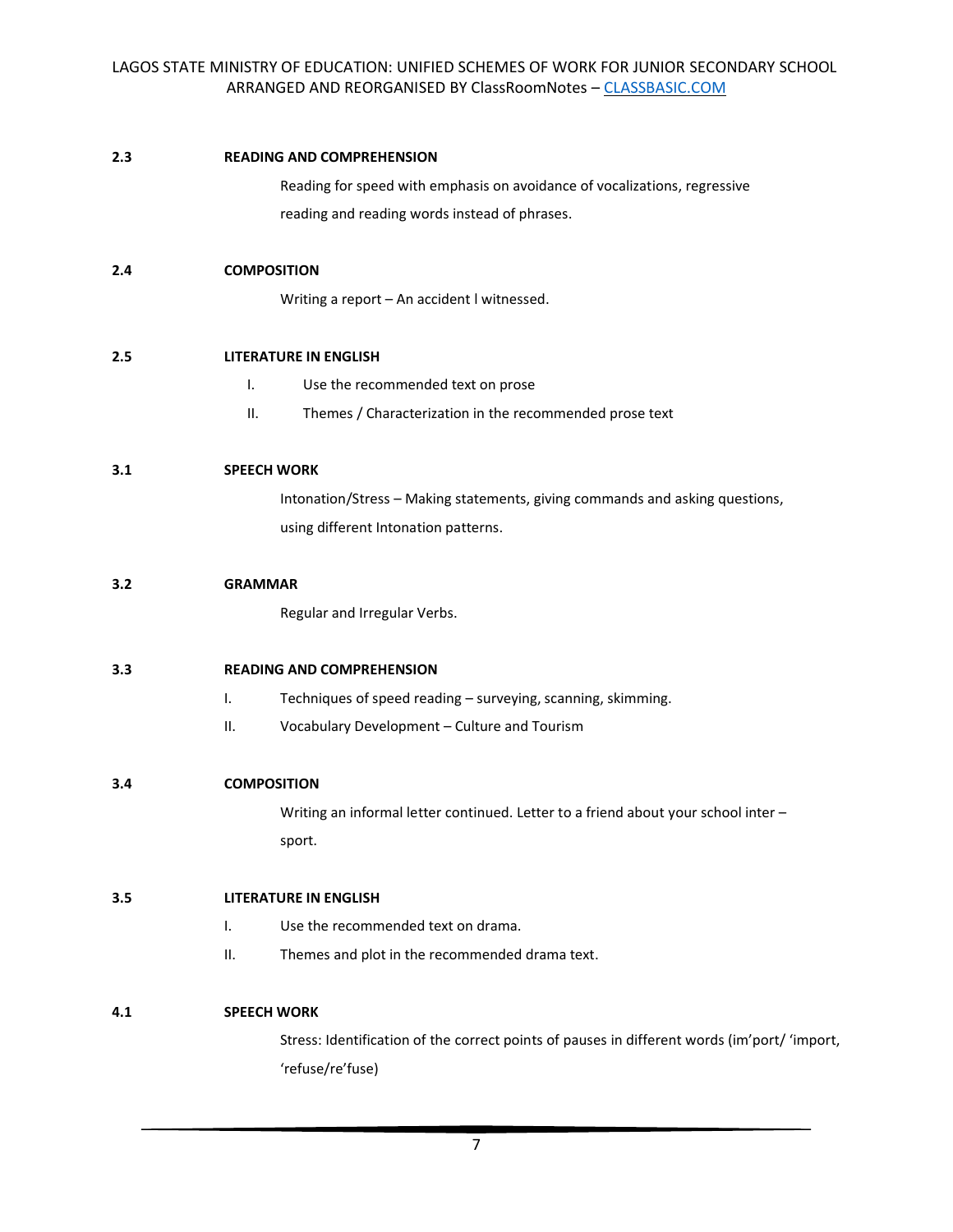#### **4.2 GRAMMAR**

Reported commands

### **4.3 READING AND COMPREHENSION**

- I. Dialogue.
- II. Vocabulary Development ICT

#### **4.4 COMPOSITION**

Formal letter – Write to the local government chairman about the bad roads in your area.

#### **4.5 LITERATURE IN ENGLISH**

- I. Use the recommended text on drama
- II. Language, setting and characterization in the recommended drama text.

# **5.1 SPEECH WORK**

Rhythm – Identification of the appropriate rhythm in a given poem

#### **5.2 GRAMMAR**

Reported Requests

### **5.3 READING AND COMPREHENSION**

Dialogue continued

## **5.4 COMPOSITION**

Argumentative Essay – Herbal medicines of more potent than orthodox medicines.

# **5.5 LITERATURE IN ENGLISH**

Identification of some figures of speech in the recommended prose text.

## **6.1 SPEECH WORK**

Review of stress/Intonation, Refer to week 3 and 4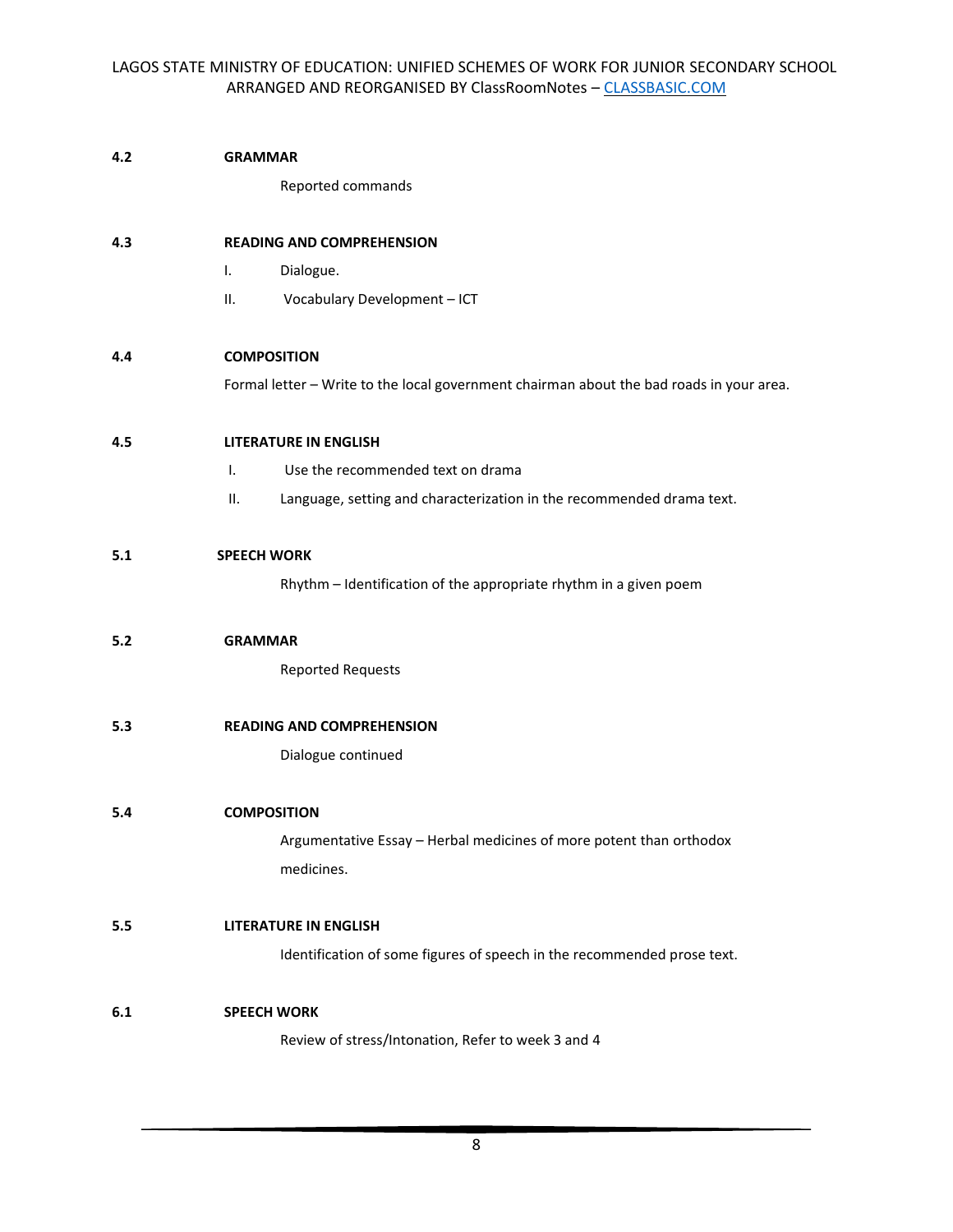#### **6.2 GRAMMAR**

Adverbials and the Present Tense

## **6.3 READING AND COMPREHENSION**

- I. More on Week 1 topic
- II. Vocabulary Development Science and Technology

#### **6.4 COMPOSITION**

Expository Essay – Entrepreneurship

#### **6.5 LITERATURE IN ENGLISH**

- I. Distinguish between Irony, Euphemism and Hyperbole.
- II. Write a short play on the reward of truancy.

# **7.1 SPEECH WORK**

Consonants / s / and / z / (sip/zip, stone/zebra, this/these, lloos/lose)

### **7.2 GRAMMAR**

Introduction to punctuation marks.

**7.3 READING AND COMPREHENSION** 

Reading to summarize a selected passage.

# **7.4 COMPOSITION**

Narrative Essay – My last birthday

# **7.5 LITERATURE IN ENGLISH**

Summary of the recommend prose text.

# **8.1 SPEECH WORK**

Consonant sounds / k / and / g / as in cup /gulp and chaos/alligator.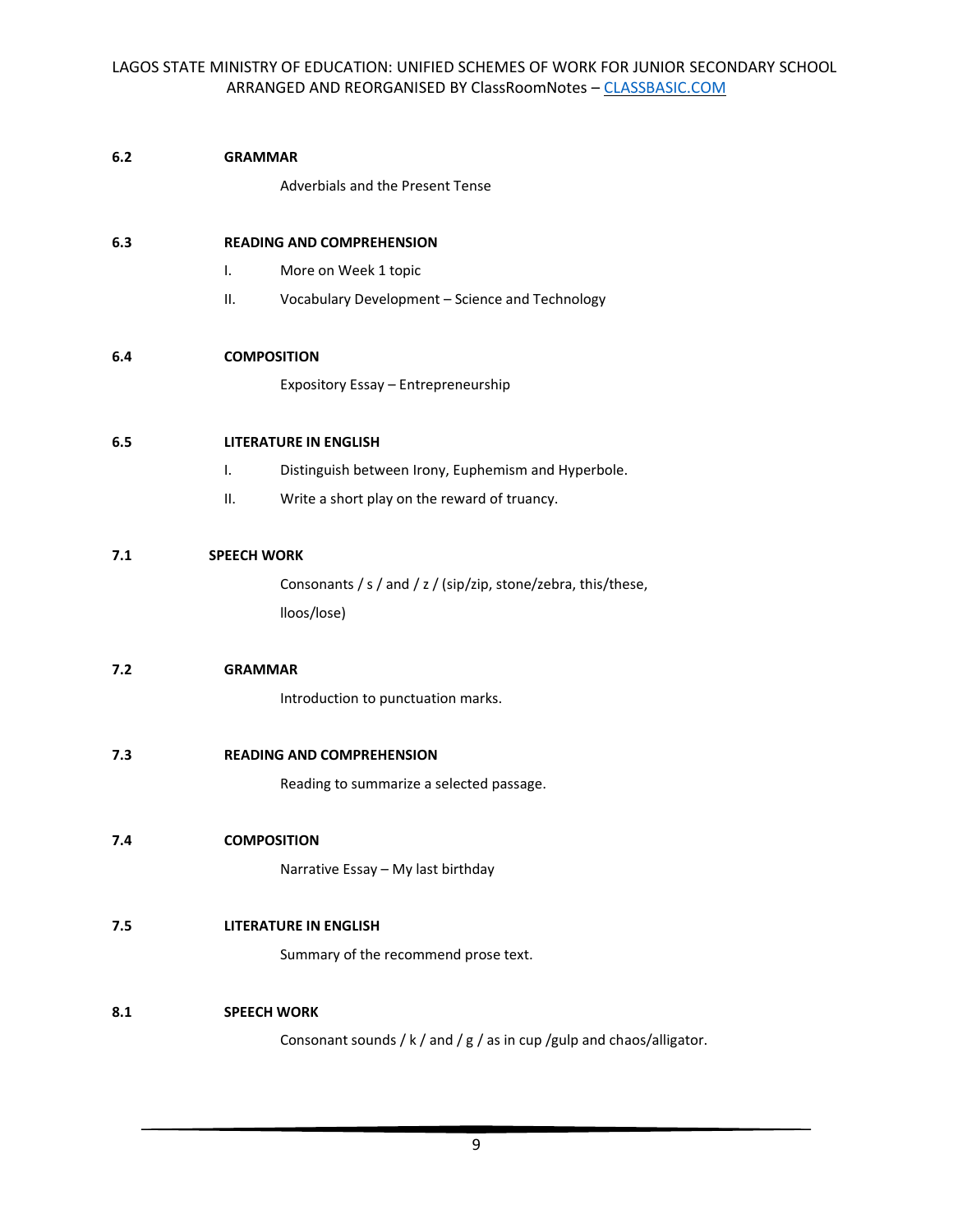| 8.2       | <b>GRAMMAR</b>                                                                  |
|-----------|---------------------------------------------------------------------------------|
|           | Punctuation marks - The full stop and the comma.                                |
| 8.3       | <b>READING AND COMPREHENSION</b>                                                |
|           | Reading to identify the main and supporting ideas in a selected passage.        |
| 8.4       | <b>COMPOSITION</b>                                                              |
|           | Writing a story - The Meeting.                                                  |
| 8.5       | <b>LITERATURE IN ENGLISH</b>                                                    |
|           | Summary of the recommend drama text                                             |
| 9.1       | <b>SPEECH WORK</b>                                                              |
|           | Consonants / m /, / n / / s / as in man, nanny, singer, etc.                    |
| 9.2       | <b>GRAMMAR</b>                                                                  |
|           | Punctuation marks continued. The question mark, the colon and the semi - colon. |
| 9.3       | <b>READING AND COMPREHENSION</b>                                                |
|           | As in week 8                                                                    |
| 9.4       | <b>COMPOSITION</b>                                                              |
|           | Review the Types of Letters and Essays                                          |
| 9.5       | LITERATURE IN ENGLISH                                                           |
|           | Review the Literacy terms.                                                      |
| 10.       | <b>REVISION</b>                                                                 |
|           |                                                                                 |
| 11. & 12. | <b>EXAMINATION</b>                                                              |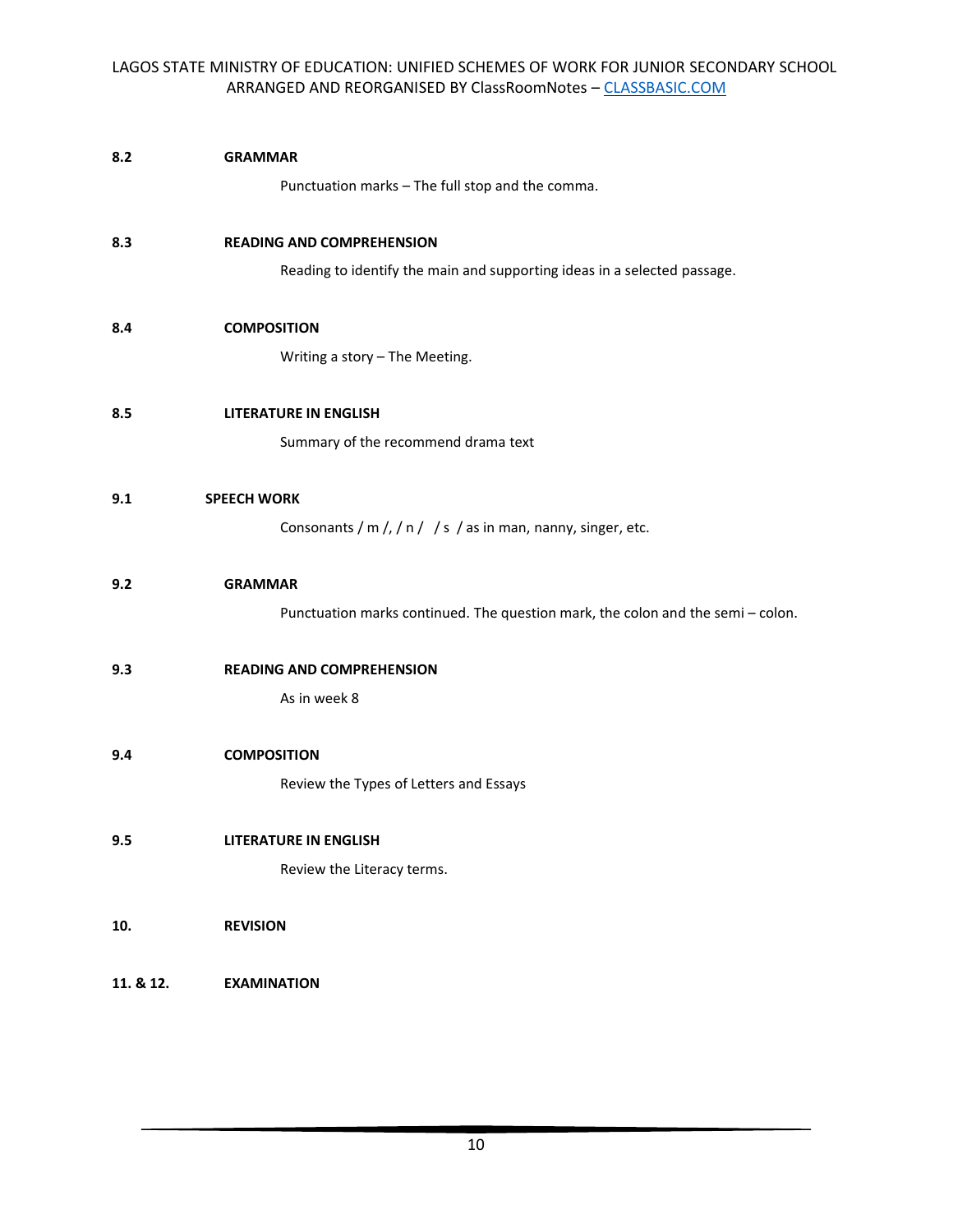# **ENGLISH STUDIES**

# **JUNIOR SECONDARY SCHOOL (JSS 2)**

# **THIRD TERM**

# **WEEK TOPICS/CONTENTS**

1.0 REVISION OF 2<sup>nd</sup> TERM'S WORK AND EXAMINATION QUESTIONS.

# **1.1 SPEECH WORK**

Revision of stress/Intonation.

### **1.2 GRAMMAR**

The use of conjunctions – Although and whereas as contrasts.

# **1.3 READING AND COMPREHENSION**

Reading to understand the writer's purpose by identifying the keywords in a selected passage.

## **1.4 COMPOSITION**

A review of Formal Letters and Informal Letters.

## **1.5 LITERATURE IN ENGLISH**

Review of Literacy terms and figures of speech.

## **2.1 SPEECH WORK**

Consonants / t / and / d / or / p / & / b / at the initial, middle and final position of words.

### **2.2 GRAMMAR**

Using despite and inspire with adequate examples.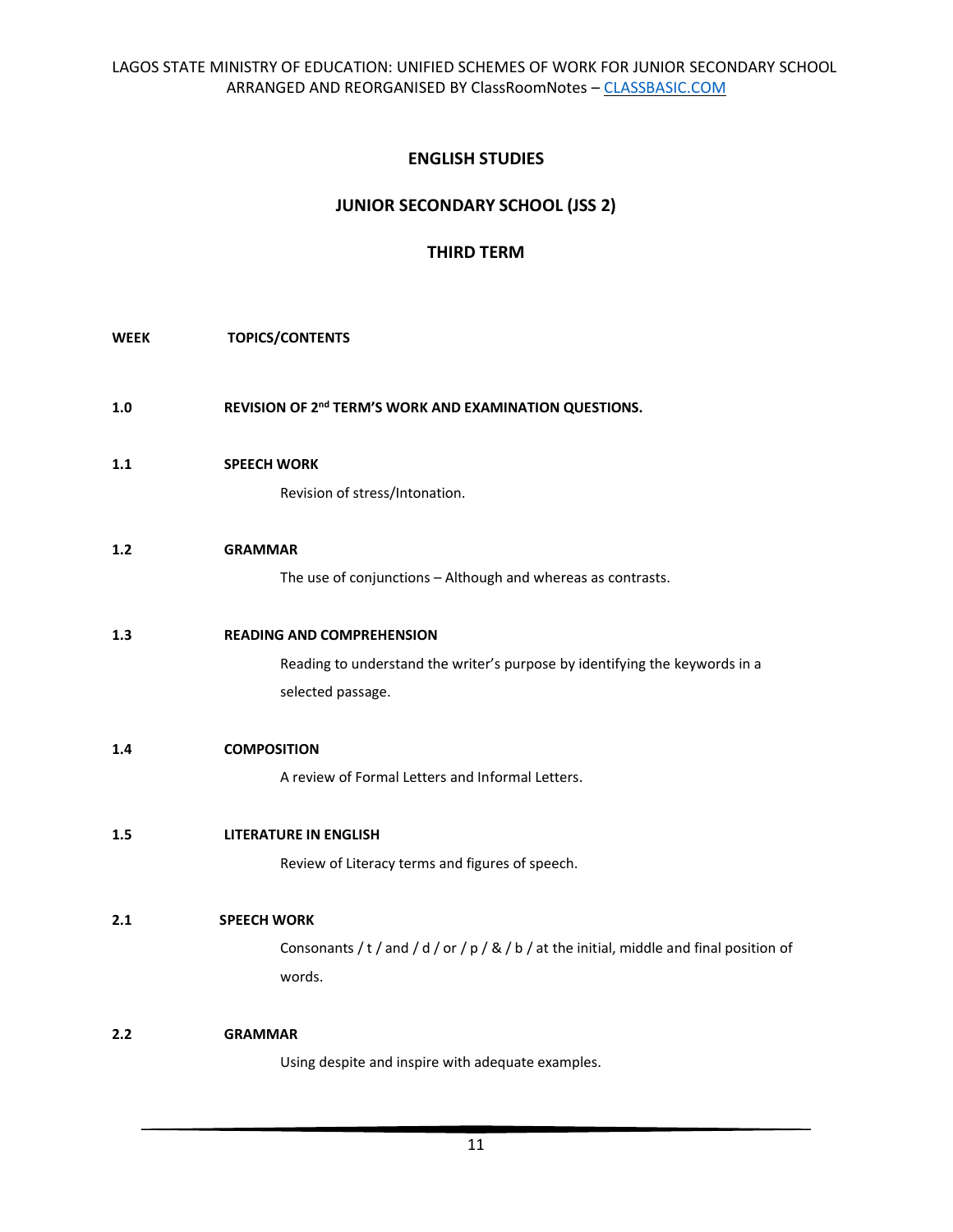#### **2.3 READING AND COMPREHENSION**

Reading to summarize the key ideas from different paragraphs.

### **2.4 COMPOSITION**

#### **2.5 LITERATURE IN ENGLISH**

- I. Use the recommended text on prose.
- II. More on myths and Legends themes in popular myths / Legends.

#### **3.1 SPEECH WORK**

Consonant Sounds / tʃ / and  $\int$  /  $\int$  as in sheep/cheap and mash /march

#### **3.2 GRAMMAR**

The uses of have, has and had.

#### **3.3 READING AND COMPREHENSION**

Reading to infer author's intention in a selected passage.

#### **3.4 COMPOSITION**

A composition on the topic – pride goes before a fall

## **3.5 LITERATURE IN ENGLISH**

- I. Characterization, Theme and Diction in the recommended prose text.
- II. Write a simple story on Honesty and fair play.

#### **4.1 SPEECH WORK**

Consonant sounds /  $\theta$  / and /  $\delta$  / as in think/father and mouth/lathe

#### **4.2 GRAMMAR**

Synonyms using adequate examples

## **4.3 READING AND COMPREHENSION**

I. Reading to identify words/expressions that signal or redirect attention to main point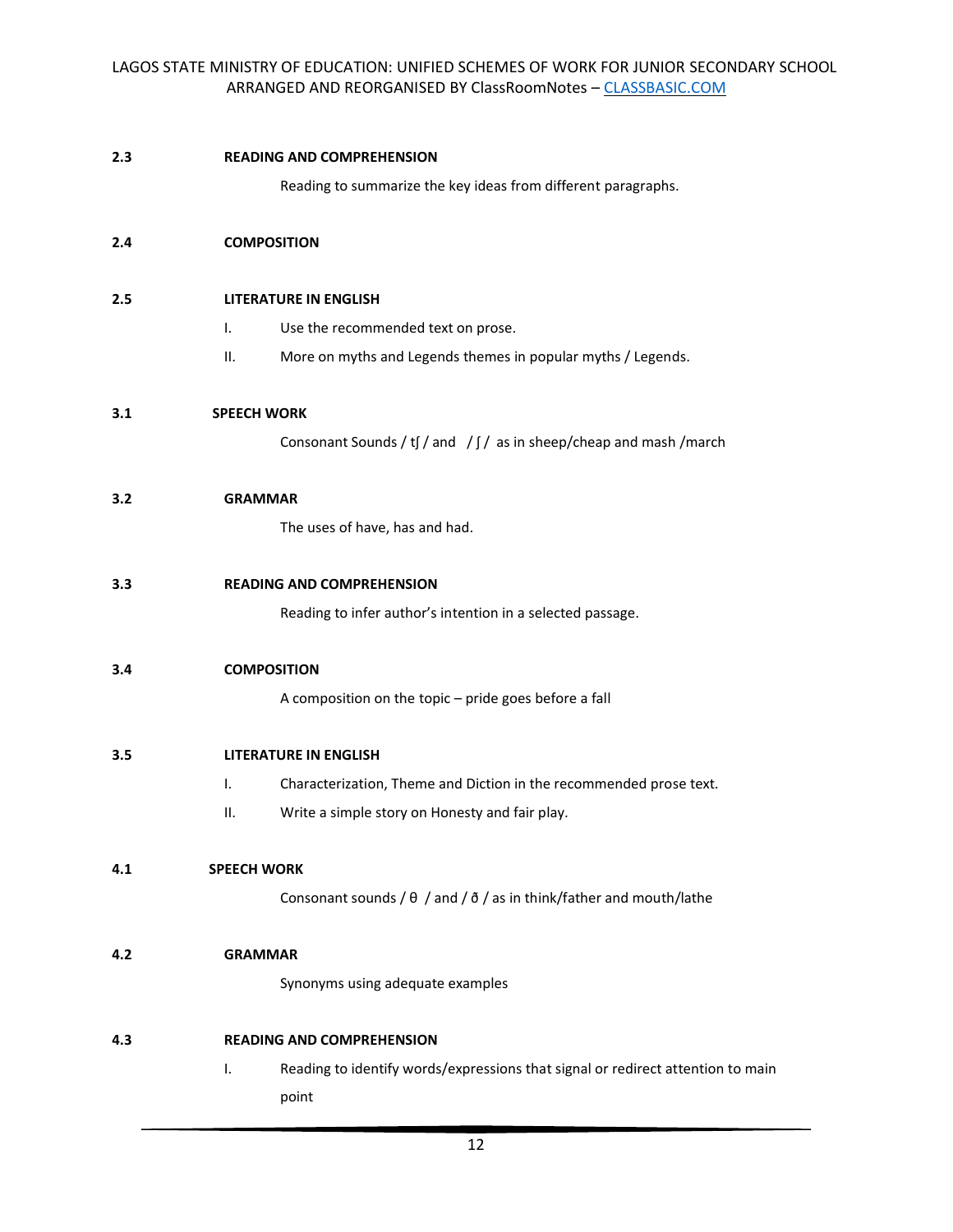II. Vocabulary Development – Words associated with human rights

### **4.4 COMPOSITION**

A composition on the topic – The Responsibilities of Government.

### **4.5 LITERATURE IN ENGLISH**

- I. Use the recommended text on prose.
- II. Writing simple poem on laziness

# **5.1 SPEECH WORK**

Consonants / w / and / j / as in wonder/university and win /yellow.

#### **5.2 GRAMMAR**

Antonyms – using adequate examples

## **5.3 READING AND COMPREHENSION**

- I. As in week 1
- II. Vocabulary Development Conflict resolution

#### **5.4 COMPOSITION**

A topic on – A memorable journey l once made

## **5.5 LITERATURE IN ENGLISH**

- I. Identification of the moral import in the recommended prose text.
- II. Setting / Plot in the recommended prose text.

### **6.1 SPEECH WORK**

Contrasting vowels / u / and / u: / as in Look/youth and book/food.

#### **6.2 GRAMMAR**

The use of causative Verbs. For example, blacken – to cause to become black

## **6.3 READING AND COMPREHENSION**

- I. As in week 2
- II. Vocabulary Development Words associated with Religion.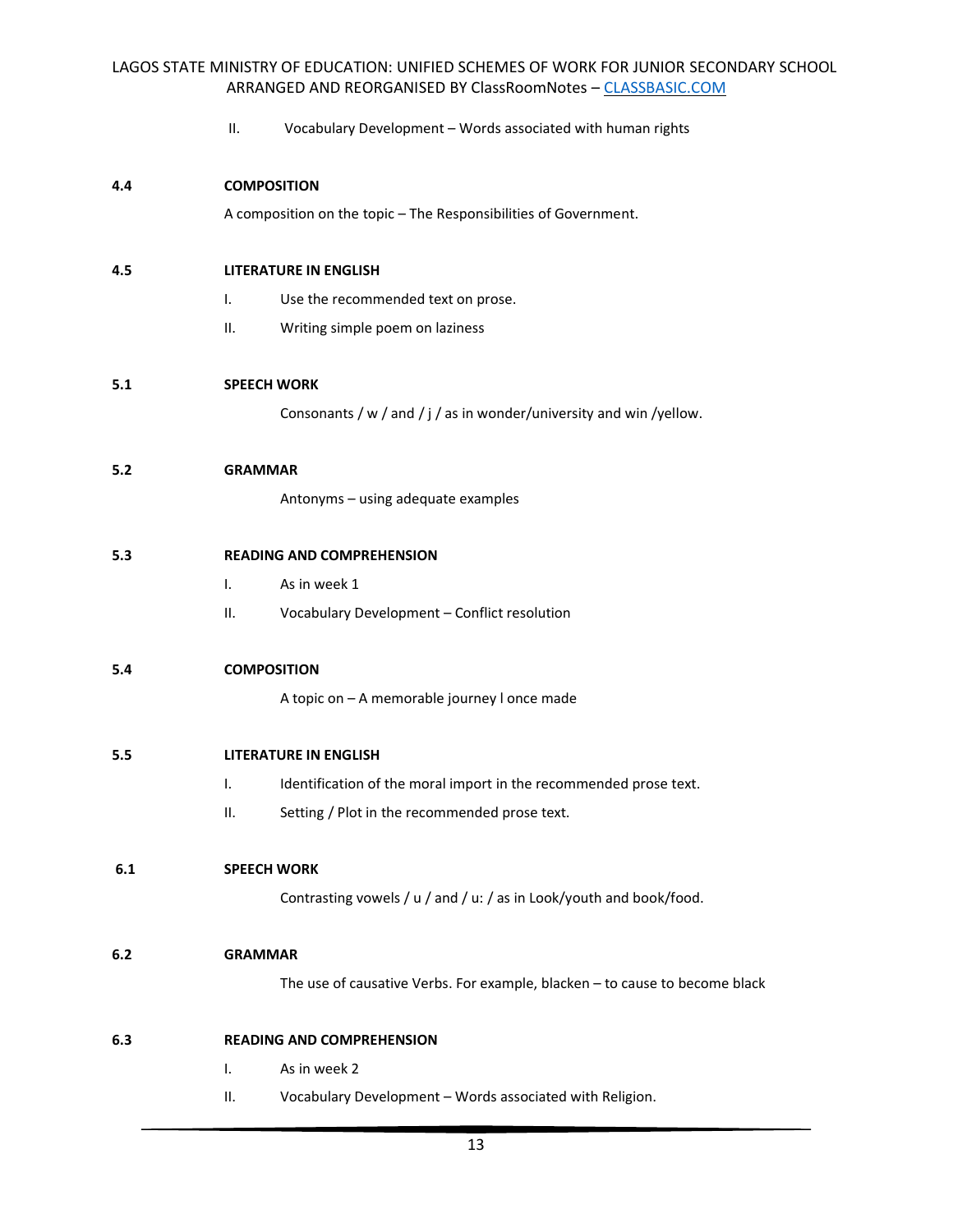# **6.4 COMPOSITION**

Writing a Dialogue

# **6.5 LITERATURE IN ENGLISH**

- I. Use the recommended text on drama
- II. Figures of speech in the recommended drama text

# **7.1 SPEECH WORK**

Contrast between vowels /  $\sin$  /  $\sin$  /  $\sin$  /  $\sin$  /  $\sin$  /  $\sin$  /  $\sin$  /  $\sin$  /  $\sin$  /  $\sin$  /  $\sin$  /  $\sin$  /  $\sin$  /  $\sin$  /  $\sin$  /  $\sin$  /  $\sin$  /  $\sin$  /  $\sin$  /  $\sin$  /  $\sin$  /  $\sin$  /  $\sin$  /  $\sin$  /  $\sin$  /  $\sin$  /  $\sin$  /  $\sin$  /

#### **7.2 GRAMMAR**

Adverbs of place – by the gate, in the school, on the field,…

#### **7.3 READING AND COMPREHENSION**

As in week 3

#### **7.4 COMPOSITION**

Composition on the topic – The day l would not like to remember

#### **7.5 LITERATURE IN ENGLISH**

- I. Use the recommended text on drama
- II. Dramatization of some from the recommended text on drama

## **8.1 SPEECH WORK**

Consonant and vowels differentiated

# **8.2 GRAMMAR**

Review of prefix and suffix

#### **8.3 READING AND COMPREHENSION**

Refer to week 4

## **8.4 COMPOSITION**

Write a composition on the topic – The Rich also Cry